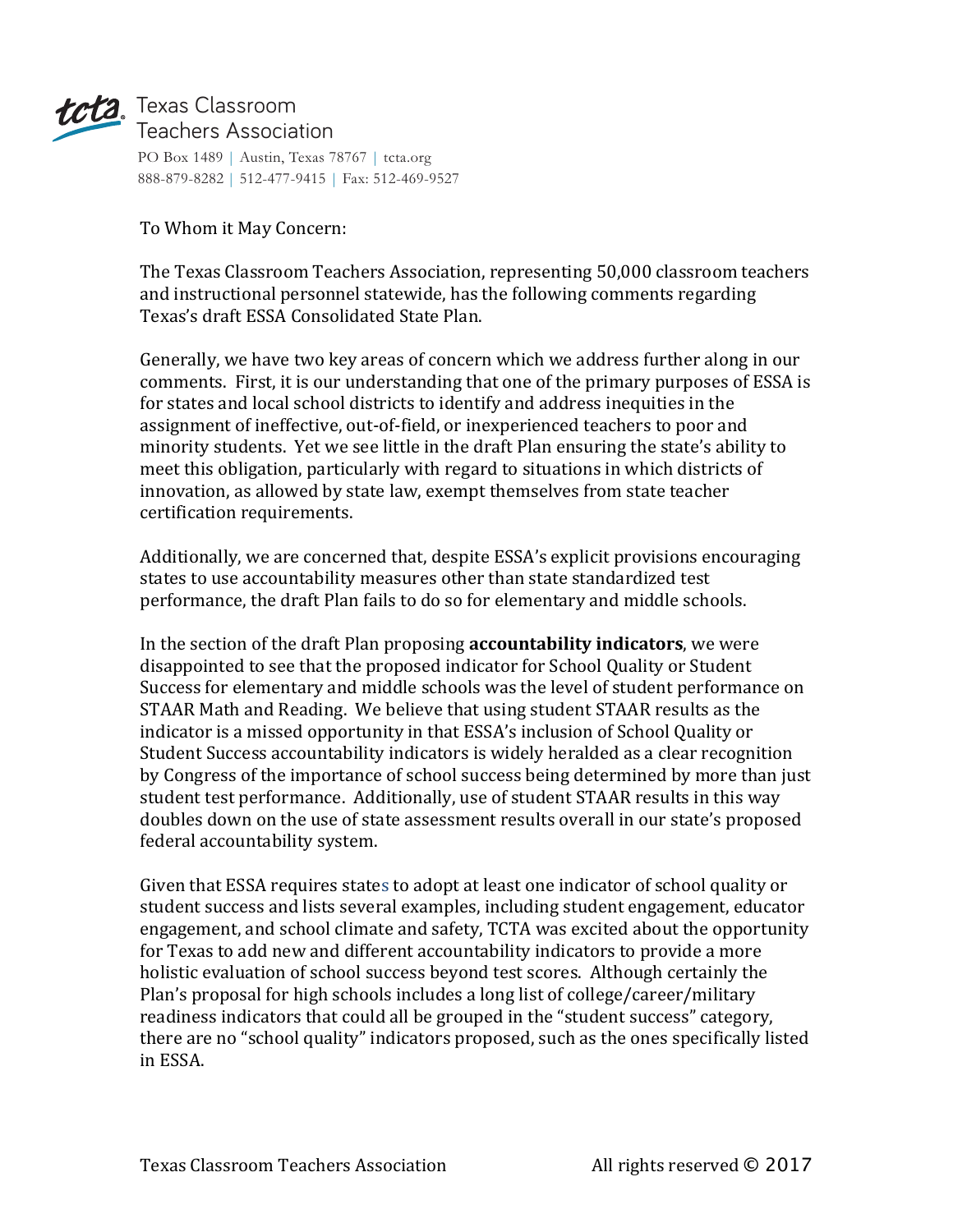Additionally, given the well-known struggle that the state has had in identifying non-test-based indicators of school success for elementary and middle schools, this would seem to be an excellent opportunity to focus on incorporating "school quality" indicators for these grade levels in the state's ESSA Consolidated Plan. One possibility that could potentially incorporate all the facets of school quality listed in ESSA (student/educator engagement and school climate/safety) is a validated school climate survey. Key advantages of such an approach are that it can be used statewide and for all grade levels. In fact, the U.S. Department of Education has developed school climate surveys for states to use to produce school-, district-, and state-level scores on various indicators of school climate from the perspectives of students, teachers and staff, principals, and parents and guardians. States can add their own items to the survey

platform. https://safesupportivelearning.ed.gov/edscls/measures

Use of this type of indicator in other states' accountability systems shows that such surveys can be designed to meet ESSA's requirements for validity, reliability and comparability. Four states -- Illinois, Georgia, Nebraska and New Mexico – already use a measure of school climate and culture in their school classification systems. https://www.americanprogress.org/issues/education/reports/2016/12/ 08/294325/innovation-in-accountability/

California is also considering the California Office to Reform Education's (CORE's) culture-climate surveys as an option to assess school climate in its school classification system. (See Memo from Tom Torlakson, state superintendent of public instruction, to members of the State Board of Education, "Process to Identify Options for School Climate Surveys and a Composite Measure of English Learner Proficiency for the Local, State and Federal Accountability and Continuous Improvement System," June 27, 2016, available at

http://www.cde.ca.gov/be/pn/im/documents/memo-dsib-amardjun16item02.doc.)

Accordingly, we urge inclusion of a school climate survey (to be developed, piloted, validated, etc.) as a possible future indicator for all grade levels in the state's ESSA Consolidated Plan; we believe that TEA has the authority to do so under its authority to seek, accept and administer federal grant programs.

Next, we support provisions exempting 8<sup>th</sup> graders taking the Algebra I end-of**course exam from the corresponding 8<sup>th</sup> grade Math STAAR**, as we believe this will remove an existing disincentive of having to take two tests for high-performing students who might otherwise consider taking Algebra I in  $8<sup>th</sup>$  grade.

In the section of the draft Plan regarding **School Improvement Resources**, there is a provision that "Texas will withhold seven percent of state Title I funding to distribute to LEAs through both formula and competitive grant applications for school improvement." It then provides that "A portion of the seven percent set aside will be distributed to Comprehensive or Targeted schools via a series of competitive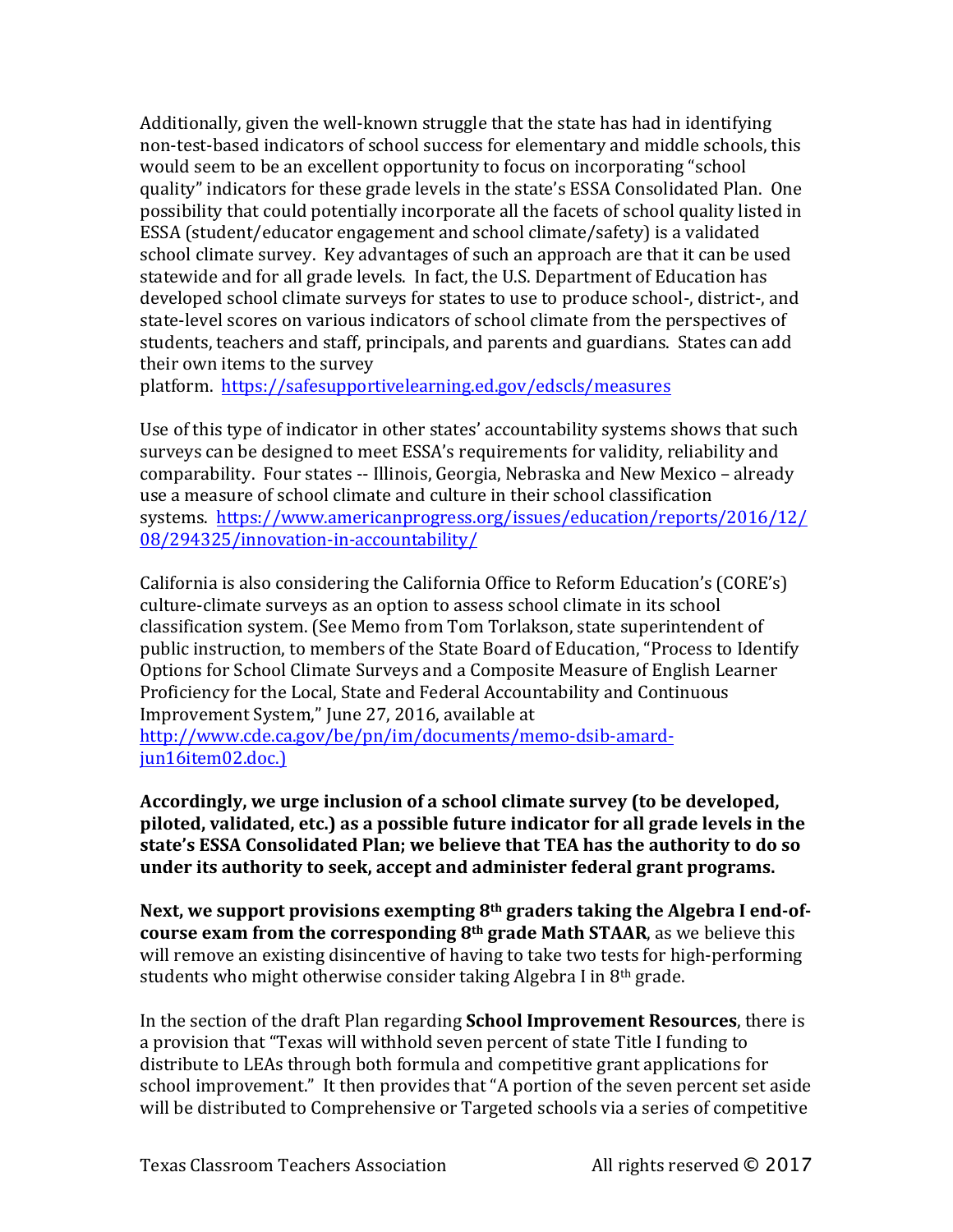grant programs" and that "TEA will give priority points to applications that **ensure** the campuses have the operational flexibility necessary to successfully implement their plans."

Although ESSA refers to "operational flexibility," it only does so in the context of *states* using the funds NOT allocated to local school districts under the seven percent set aside to, as appropriate, reduce barriers and provide operational flexibility for schools in the implementation of comprehensive support and improvement activities or target support and improvement activities. (Sec  $1003(b)(2)(C)$ ). However, the draft Plan provides that Texas will give priority to applications that ensure that campuses *already have* operational flexibility.

Additionally the term "operational flexibility" is not defined in the draft Plan. However, in a May 5, 2017, letter to school districts, TEA announced a School Redesign Fund Grant Opportunity, using funding available through the statereserved set-aside of Title I funds under ESSA. The letter provides that "Exceptional applicants will present a strong plan for bold, evidence-based school redesigns that provide campus leadership with the operational flexibility necessary for a successful implementation." The letter further defines "operational flexibility" as alternative management, in-district campus charters, and districts of innovation. Finally, the letter provides that "The applicant provides assurance that the necessary operational flexibility will be provided to campus leaders and to the school redesign partner to fully develop and implement the school redesign program."

Given the similarities between the May 5 letter and the provisions in the draft Plan, one could reasonably surmise that TEA's intent in the draft Plan is to give grant award priority to schools with alternative management, in-district campus charters and districts of innovation. If this is the case, we have strong concerns, not only because the state would be favoring and encouraging these controversial forms of school structure over others, but because it does not comport with ESSA provisions which clearly contemplate the **state** using the funds not allocated to local school districts under the set-aside to, as appropriate, reduce barriers and provide operational flexibility for schools in the implementation of comprehensive support and improvement activities or target support and improvement activities.

Accordingly, we recommend eliminating the provisions in the draft Plan **providing for TEA to give priority points to applications that ensure the** campuses have the operational flexibility necessary to successfully implement **their plans.** ESSA clearly contemplates that in the context of comprehensive/targeted support/improvement, it is the state's role to provide operational flexibility for schools as appropriate and needed rather than giving priority for grant awards to schools already having operational flexibility.

ESSA requires states to describe in their state plans **how low-income and minority** children enrolled in Title I schools are not served at disproportionate rates by **ineffective, out-of-** field, or inexperienced teachers, and the measures the state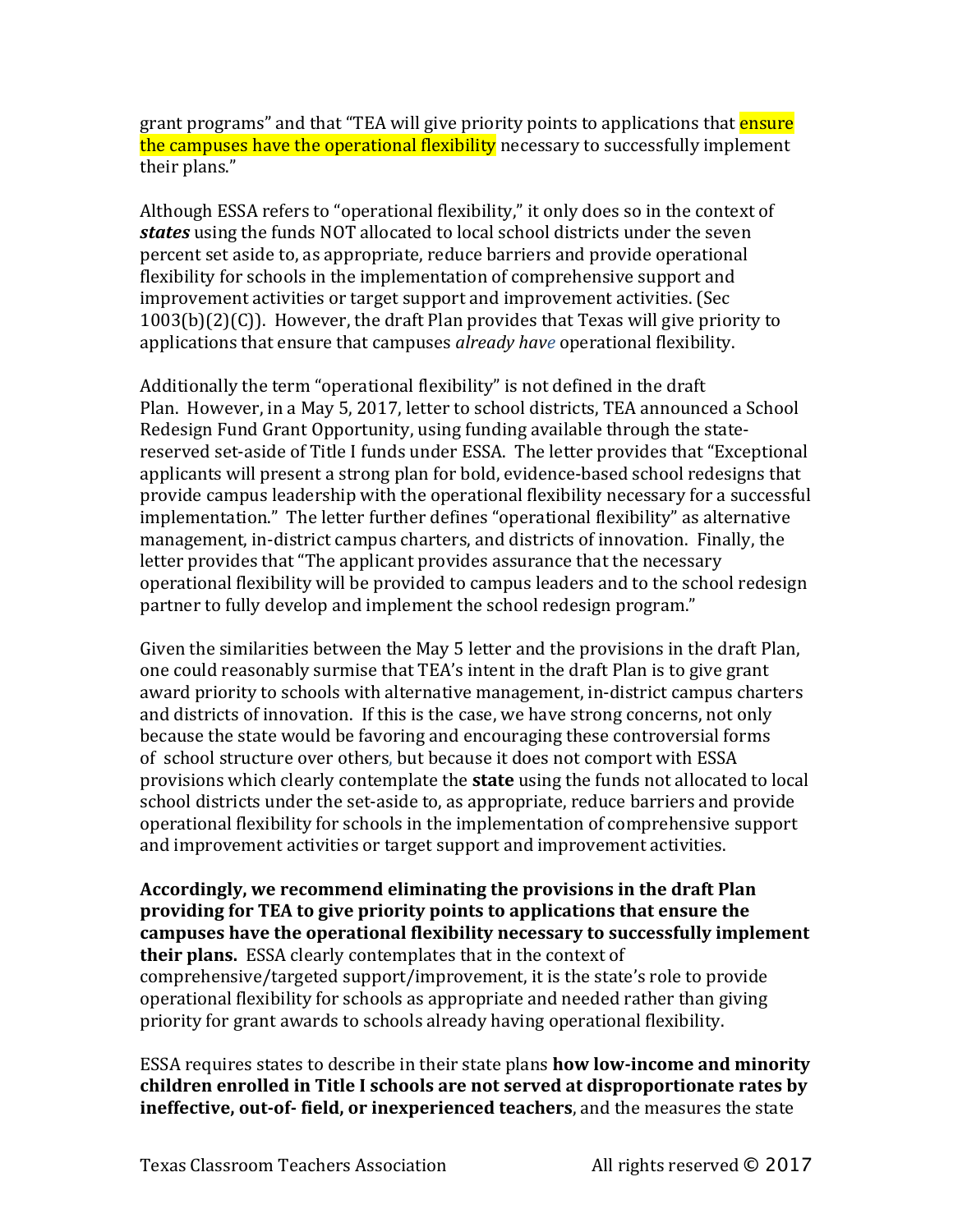education agency will use to evaluate and publicly report the progress of the state educational agency in this area.

The draft Plan provides that TEA has prioritized three priority contributing factors for the differences in proportionate rates of access to educators. 1) Insufficient training and support for teachers – between districts and within districts. 2) Insufficient training and support for campus leadership  $-$  between districts. 3) Alignment of districts systems for recruiting, developing, supporting, and retaining effective teachers and principals - between districts. The draft Plan then lists a series of strategies that will be used to address these areas, including continued support of implementation of the Texas Teacher Evaluation and Support System (T-TESS); supporting the changes made to teacher preparation rules in the form of increased standards that were enacted during the 2016-2017 school year; continued implementation of the Educator Excellence Innovation Program (EEIP), and continued implementation and expansion of Lesson Study, an inquiry based, job-embedded professional development process where teachers work collaboratively to develop, teach, and assess research-based lessons.

The draft Plan also provides that the measure that TEA will use to evaluate and publicly report the progress of the state equity plan can be found here: https://texasequitytoolkit.org/ On the landing page of the texasequitytoolkit.org website, there's a statement that "In accordance with the Every Student Succeeds Act (ESSA), TEA will annually report on the state's equity gaps as they capture the extent to which low-income students and students of color are taught by inexperienced teachers, out-of-field teachers, and experienced ineffective teaching."

This statement is followed by a link to the Texas Approved State Equity Plan (2015).

Included in the Texas State Equity Plan is an "Equity Gap Analysis", which summarizes the results of any equity gap identified using the metrics identified by NCLB/ESSA.

The first analysis, based on the metric of inexperienced teachers, found that "The results of the analyses show that schools with high concentrations of minority students and students living in poverty do have higher percentages of inexperienced teachers than schools with low concentrations of those students (see Figure 1). Across the state, on average, schools had 9 percent of their teachers with less than one year of experience. Schools in the highest student minority quartile had 12.1 percent of their teachers with less than one year of experience. In comparison, schools in the lowest quartile of minority students had 6.2 percent of teachers who were inexperienced. The trend is similar in terms of students living in poverty. Schools in the highest quartile by student poverty status had 11.8 percent of their teachers with less than one year of experience. In comparison, schools in the lowest quartile by student poverty status had 6 percent of their teachers who were inexperienced. **"**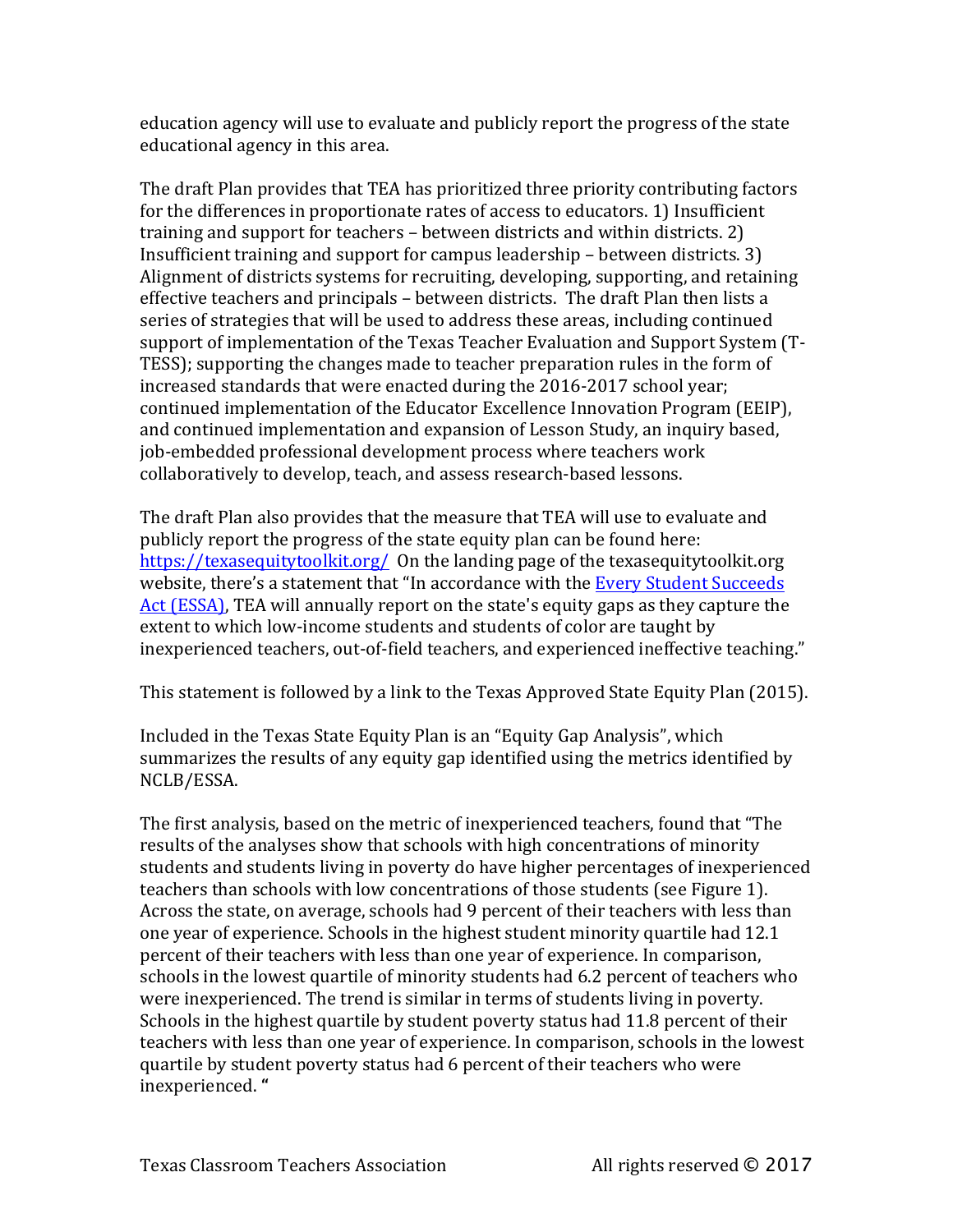Regarding the analysis based on the metric of out-of-field teachers, the finding was "Across the state, on average, schools had less than one percent  $(0.4$  percent) of their teachers in an out-of-field teaching assignment (see Figure 3). Although the percentages are small, the distribution of out-of-field teachers by student minority status and poverty status demonstrates that there are higher percentages of out-offield teachers in schools with high concentrations of minority students and students living in poverty. Schools in the lowest minority student quartile had 0.3 percent of their teachers in an out-of-field assignment, whereas schools in the highest minority student quartile had 0.7 percent of their teachers in an out-of-field assignment. The trend is similar by student poverty status. Schools in the lowest quartile of poor students had 0.2 percent of their teachers in an out-of-field teaching assignment. In comparison, schools in the highest quartile of poor students had 0.6 percent of their teachers in an out-of-field assignment."

These analyses are followed by a conclusory statement, that "As the data analyzed in Section 3 suggest, differences in access to excellent educators do exist statewide. However, most differences between students in high-poverty, high-minority schools and their counterparts on low-poverty, low-minority campuses are relatively small with the exception of the difference involving teachers with less than one full year of experience. The magnitude of the difference of this metric impacts by far the largest number of teachers and students of all the metrics considered. Consequently, this gap regarding inexperienced teachers was labeled as the equity gap around which the 2015 Equity Plan would be framed."

Finally, a later section of the State Equity Plan, "Selection of Strategies" identifies five strategies to address equity gaps, including "Encourage training and support for mentors of novice teachers."

Given that the largest equity gap identified in the Texas State Equity Plan is the rate of assignment of inexperienced teachers to poor and minority students, and that this gap is the one around which the 2015 Equity Plan is framed, it seems that the bulk of the strategies identified by the state to address equity gaps should be focused on addressing inexperienced teachers. Inarguably, one of the most effective strategies identified by research in addressing inexperienced teachers is high quality mentoring and induction programs. A significant research base establishes the effectiveness of high quality mentoring and induction programs in reducing teacher attrition, increasing teacher retention, and contributing to student success.

The draft Plan does identify some strategies that could also be helpful in addressing inexperienced teachers. For example, the Educator Excellence Innovation Program (EEIP) includes induction and mentoring as an initiative for which grant funding can be provided, but the draft Plan does not propose to prioritize EEIP grant funding for this use. We recommend that it do so.

Nonetheless, Texas would be remiss in omitting high quality mentoring and induction programs for new teachers as a strategy, given its identification by the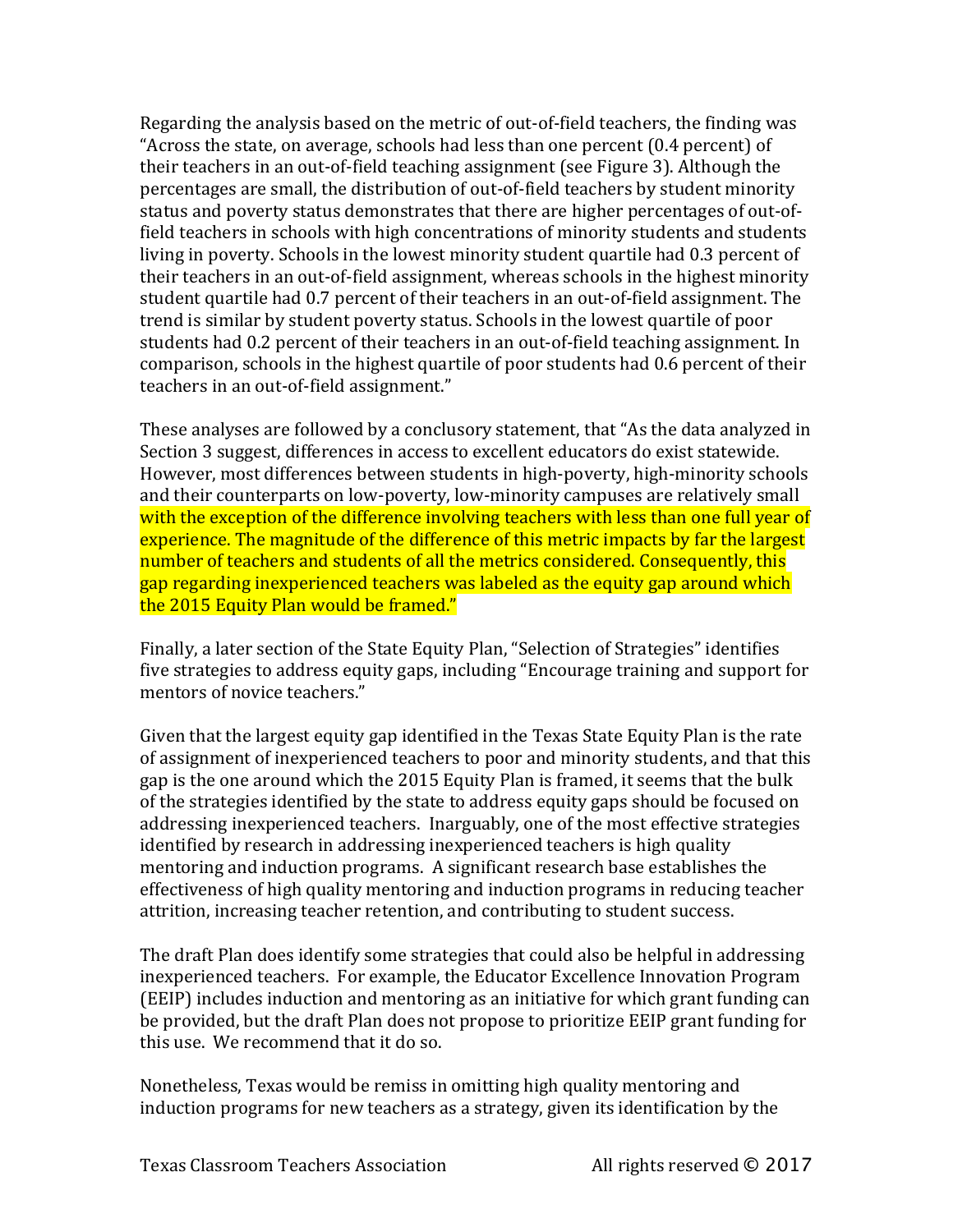research as one of the most effective strategies for addressing inexperienced teachers. Accordingly, we recommend that the draft Plan include "State support for high quality local school district mentoring and induction **programs based on state program standards"** as a strategy to be included in **this section of the draft Plan.**

Next, we reference back to the statement on texasequitytoolkit.org landing page, that "In accordance with the **Every Student Succeeds Act (ESSA)**, TEA will annually report on the state's equity gaps as they capture the extent to which low-income students and students of color are taught by inexperienced teachers, out-of-field teachers, and experienced ineffective teaching."

TEA sent a March 24, 2017 letter to school districts stating that in accordance with ESSA Title I, Part A requirements, the state is required to report on state-level equity gaps for out-of-field and inexperienced teachers, and that a new form, the PR 1500 will require each campus within a district that receives Title I funds to report on out-of-field teachers and teacher years of experience. http://tea.texas.gov/WorkArea/DownloadAsset.aspx?id=51539614030

At the top of the form, there are two boxes that can be checked. One of them says "District is a District of Innovation that has access (sic) exemptions from state certification requirements."

This leads us to our concern. Given that some districts of innovation may have **exempted themselves from state educator certification requirements, and** given that ESSA requires the state to describe in its State ESSA Plan how lowincome and minority children enrolled in Title I schools are not served at disproportionate rates by ineffective, out-of- field, or inexperienced teachers, what provisions will the state include in the State ESSA Plan regarding how it **intends to address or require these districts to address equity gaps that exist based on disproportionate assignment of out-of-field teachers to poor and minority students?** (ESSA specifically requires local school districts to identify in their local Plans how they will identify and address any disparities that result in low-income students and minority students being taught at higher rates than other students by ineffective, inexperienced, and out-of-field teachers (Sec 1111(b)(2)). We believe that it is imperative that the State ESSA Plan include provisions **addressing this issue.**

In the section of the draft Plan regarding **Use of Funds for Title II, Part A for statelevel activities**, the draft Plan provides that Texas will use federal Title II, Part A funds to pursue two strategies: to fund the creation of the Texas Equity Toolkit and to provide for skill development for principal supervisors.

However, as we stated earlier in the context of the draft Plan's provisions regarding equitable assignment of teachers, given that the State Equity Plan identifies high rates of inexperienced teachers to poor and minority students as by far the largest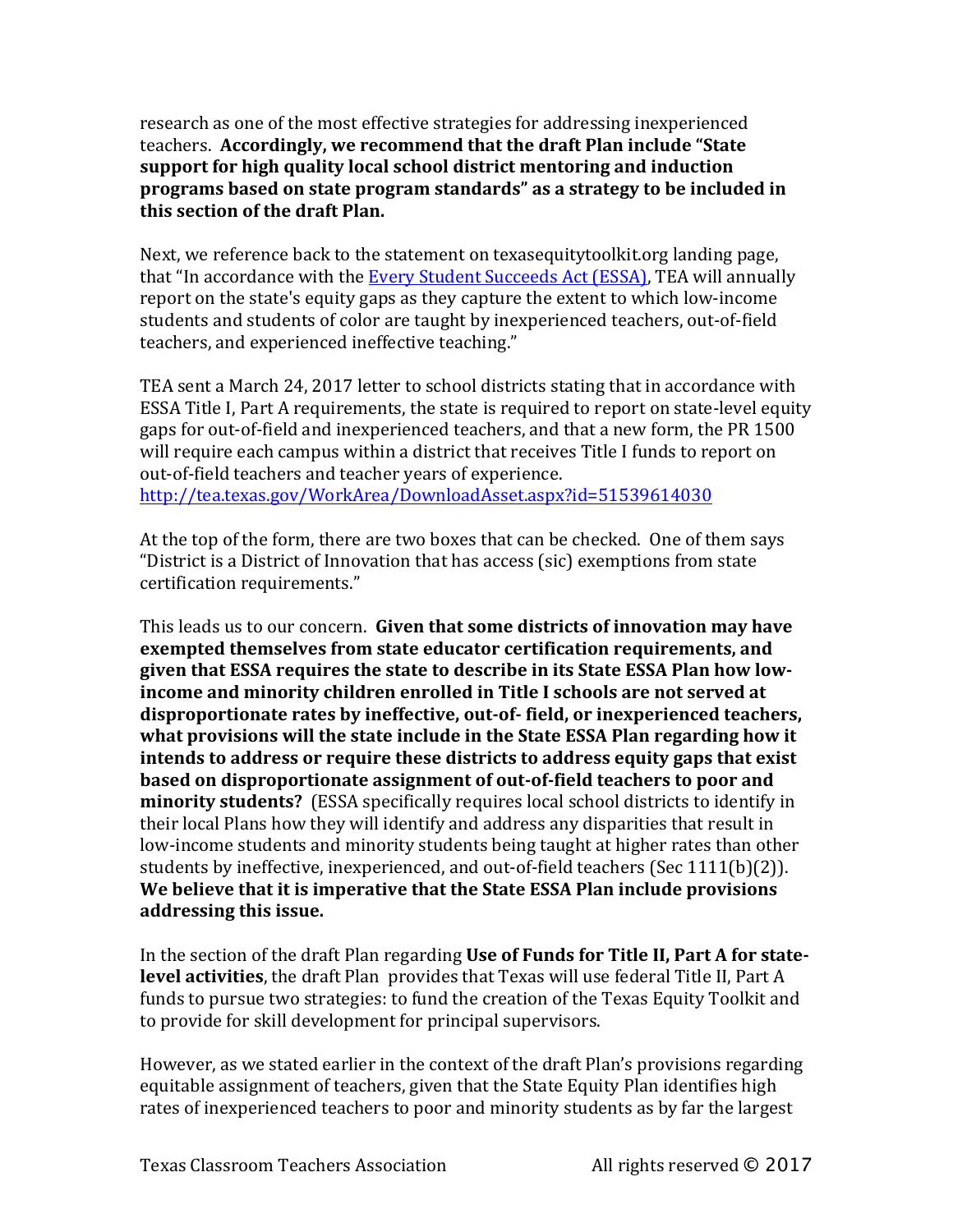gap of all the metrics considered and identifies support/training for mentor teachers as a strategy to address this, we recommend that "state support for high **quality local school district mentoring and induction programs based on state program standards" be included as a strategy in this section of the draft Plan** describing how the state will use Title II, Part A set-aside funds.

Further, inclusion of state support for local school district quality mentoring programs as a strategy for use of state Title II set-aside funds in the state's ESSA Consolidated Plan aligns with TEA's top priority in its own Strategic Plan: Recruiting, Supporting, and Retaining Teachers and Principals, as reflected in Rider 41 of TEA's budget for the 2018-19 biennium, which specifically lists mentoring as an initiative for which funding will be used along with other "initiatives that will systematically transform educator quality and effectiveness statewide...."

Finally, one of the recommendations from the Educator Preparation Collaborative's report, the findings of which TEA has promoted in other contexts, is that relevant state agencies should provide support for mentoring, including considering using Titles I, II, and III funds to support mentorship, which is a key component of professional development for teachers.

**Under Data and Consultation**, there is a provision to "Describe how the State will use data and ongoing consultation as described in ESEA section  $2102(d)(3)$  to continually update and improve the activities supported under Title II, Part A."

ESSA specifically provides that State Plans shall include a description of how the state will use ongoing consultation as described in Section  $2101(d)(3)$  to continually update and improve activities supported under Title II, Part A.

Section  $2101(d)(3)$  provides that in developing the State application, a State shall—

"(A) meaningfully consult with teachers, principals, other school leaders, paraprofessionals (including organizations representing such individuals), specialized instructional support personnel, charter school leaders (in a State that has charter schools), parents, community partners, and other organizations or partners with relevant and demonstrated expertise in programs and activities designed to meet the purpose of this title;

(B) seek advice from the individuals, organizations, or partners described in subparagraph (A) regarding how best to improve the State's activities to meet the purpose of this title; and

(C) coordinate the State's activities under this part with other related strategies, programs, and activities being conducted in the State."

However, although the draft Plan includes provisions related to the use of data, it does not include provisions regarding how the state will use ongoing consultation to continually update and improve the activities supported under Title II, Part A.